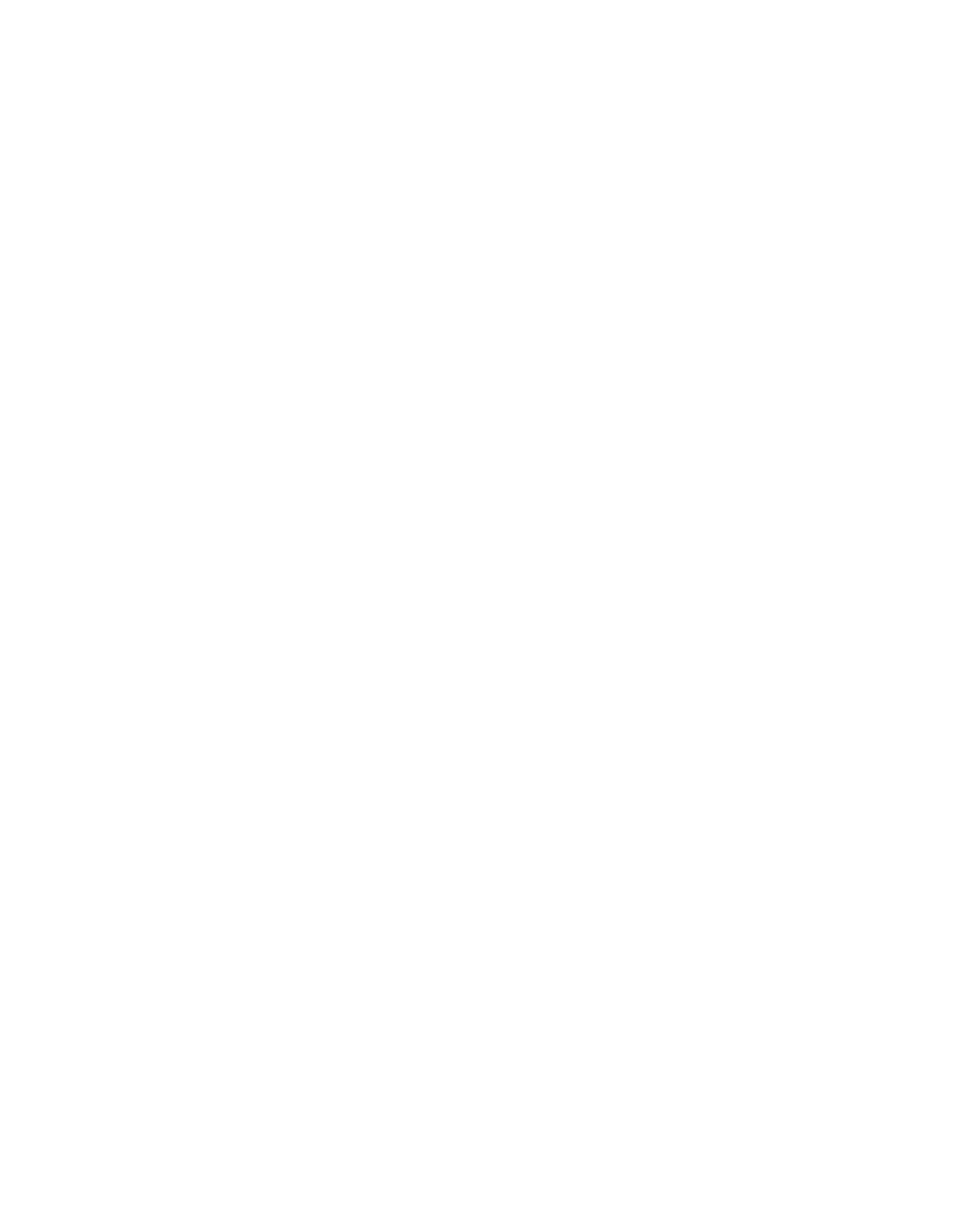December 15, 2007

The Honorable Sheldon Silver Speaker of the Assembly Capitol, Room 346 Albany, NY 12248

Dear Speaker Silver:

As Chairman of the Assembly Standing Committee on Correction, I am pleased to present to you the Annual Report for the 2007 Legislative Session.

The Annual Report continues the longstanding practice of highlighting the work of the Committee on Correction, as well as reviewing major aspects of state and local corrections by providing budgetary, workload and population demand data.

I would like to take this opportunity to acknowledge the hard work of the members of the Committee on Correction and all of the members of the Assembly for their continued commitment to the work of the Committee and to progressive corrections legislation. As always, your continued support is deeply appreciated.

Sincerely,

Jeffrion L. Aubry Member of Assembly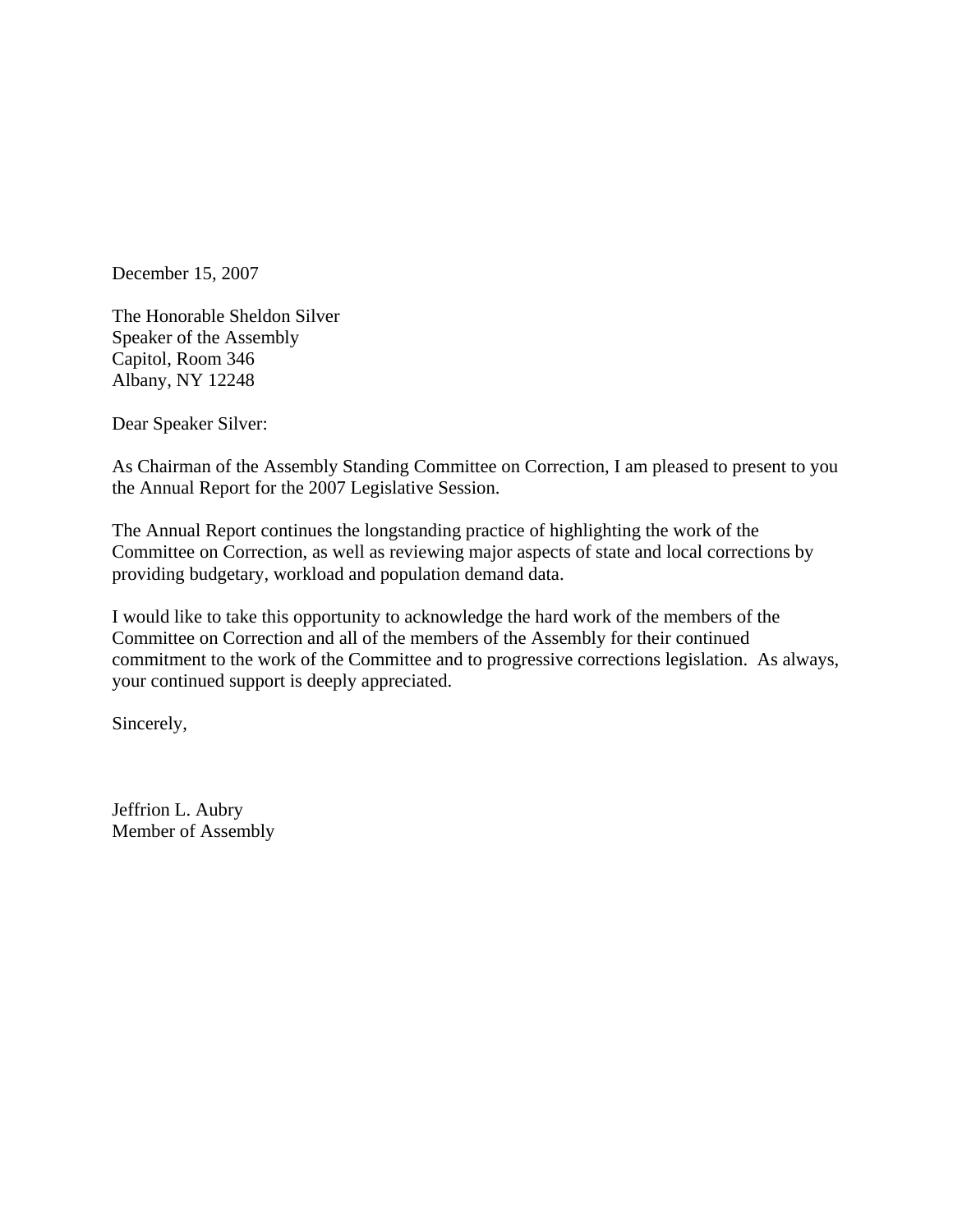#### 2007 ANNUAL REPORT

#### STANDING COMMITTEE ON CORRECTION

#### Jeffrion L. Aubry, Chair

#### Committee Members

## **Majority**

Michael Benjamin William Colton Diane Gordon Alan Maisel Jose Peralta William Scarborough Harvey Weisenberg Keith Wright

#### **Minority**

Joe Giglio, Ranking Janet L. Duprey Teresa R. Sayward

#### Staff

Daniel Conviser, Counsel to Assembly Rules Committee Seth H. Agata, Principal Legislative Coordinator Daniel Salvin, Counsel A. Tejan Conteh, Analyst Shani Smoak, Committee Clerk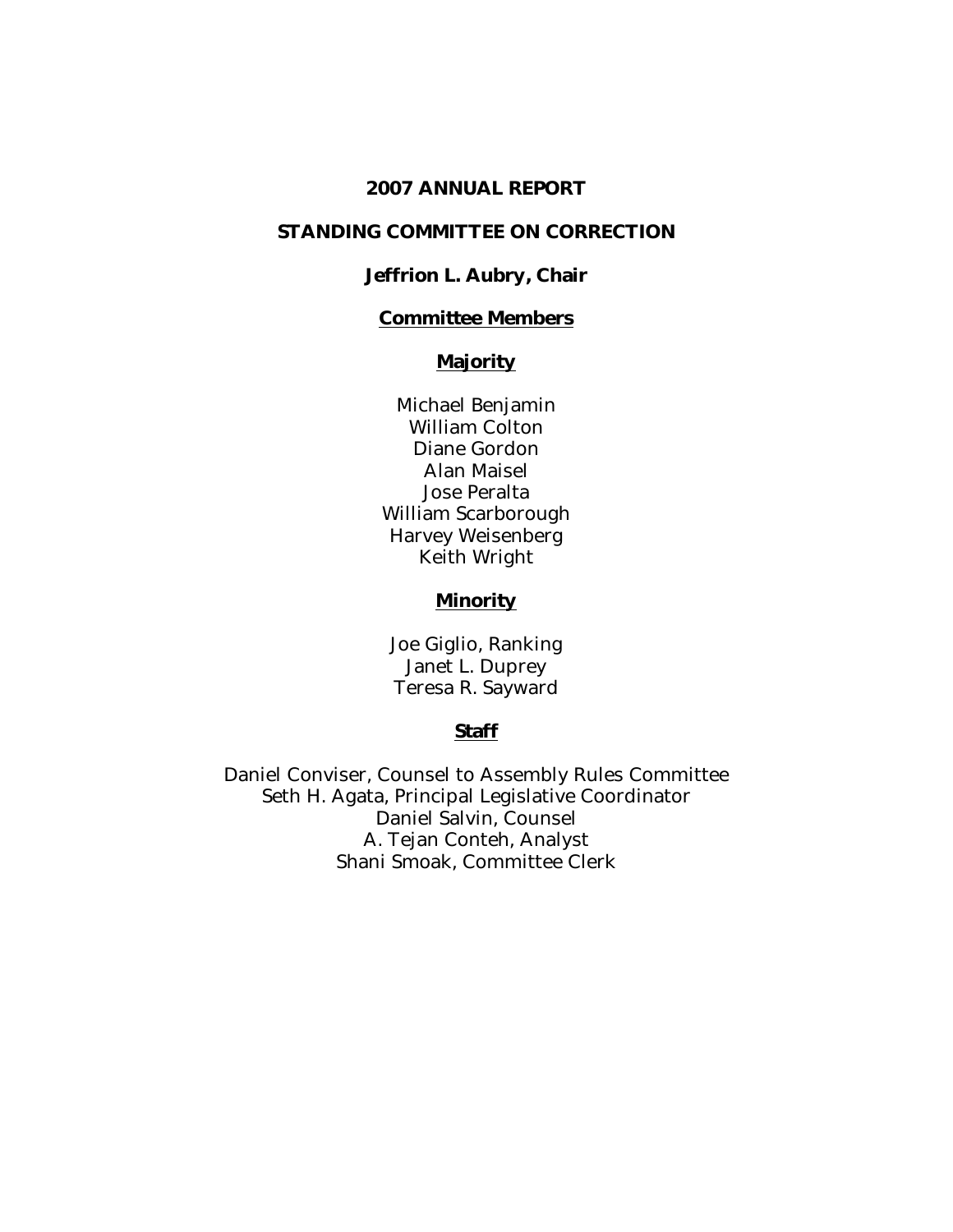# TABLE OF CONTENTS

| I.<br>$\mathbf{1}$                               |                                                             |                 |
|--------------------------------------------------|-------------------------------------------------------------|-----------------|
| П.<br>1                                          |                                                             |                 |
| $\mathbf{1}$<br>$\mathbf{1}$<br>$\boldsymbol{2}$ |                                                             | $\mathbf{1}$    |
| Ш.<br>3                                          | <b>State Budget Impact on Correctional Agencies</b>         |                 |
| 3<br>4<br>4<br>4                                 | 4<br>D. Division of Probation and Correctional Alternatives |                 |
| IV.<br>$\overline{5}$                            |                                                             | $\sqrt{5}$<br>7 |
| V.<br>8                                          |                                                             | 8               |
|                                                  |                                                             | 9               |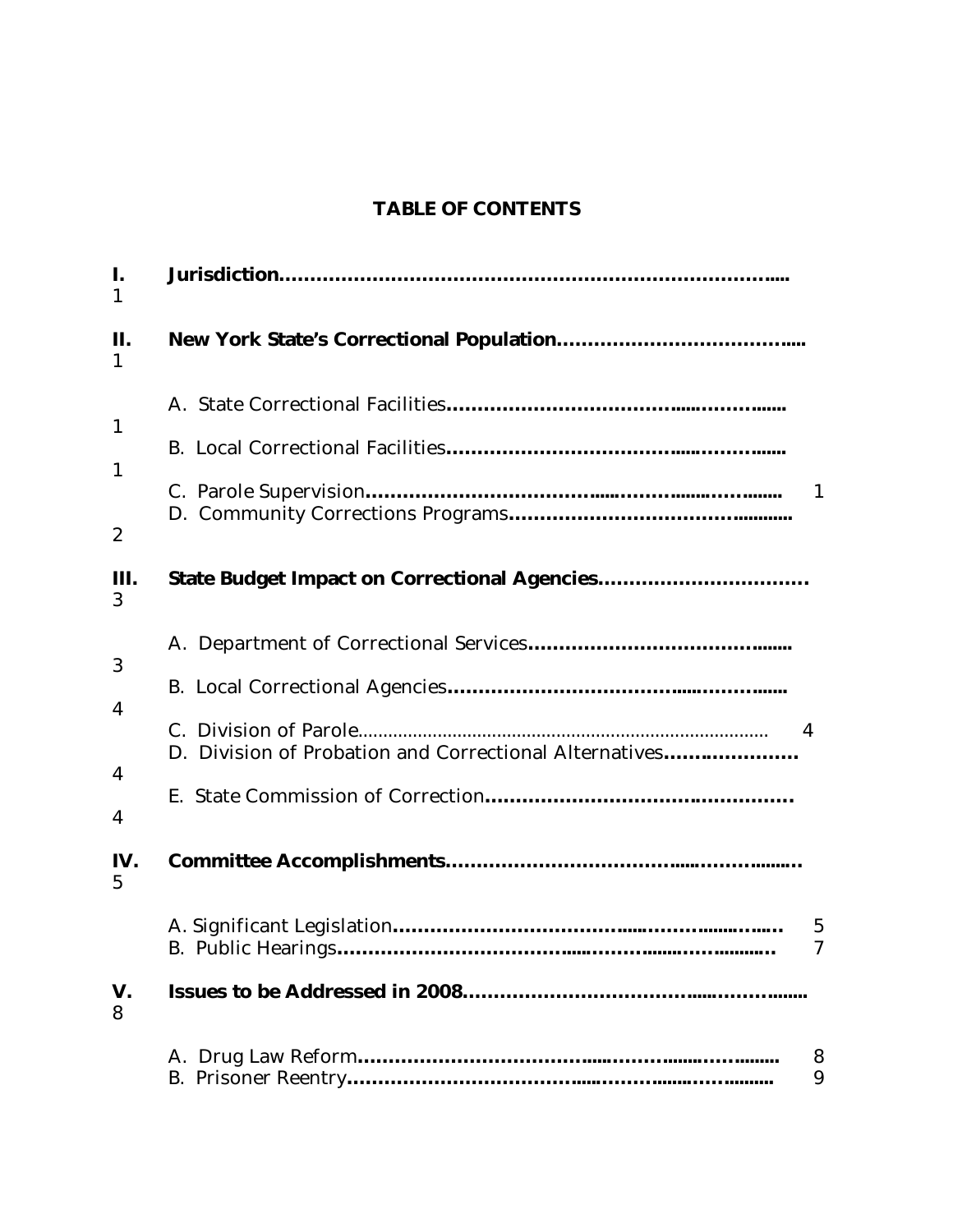C. Merit Time for Domestic Violence Survivors…………………………... 10

Appendix: 2006-07 Summary Sheet……………………………….....……….........  $11$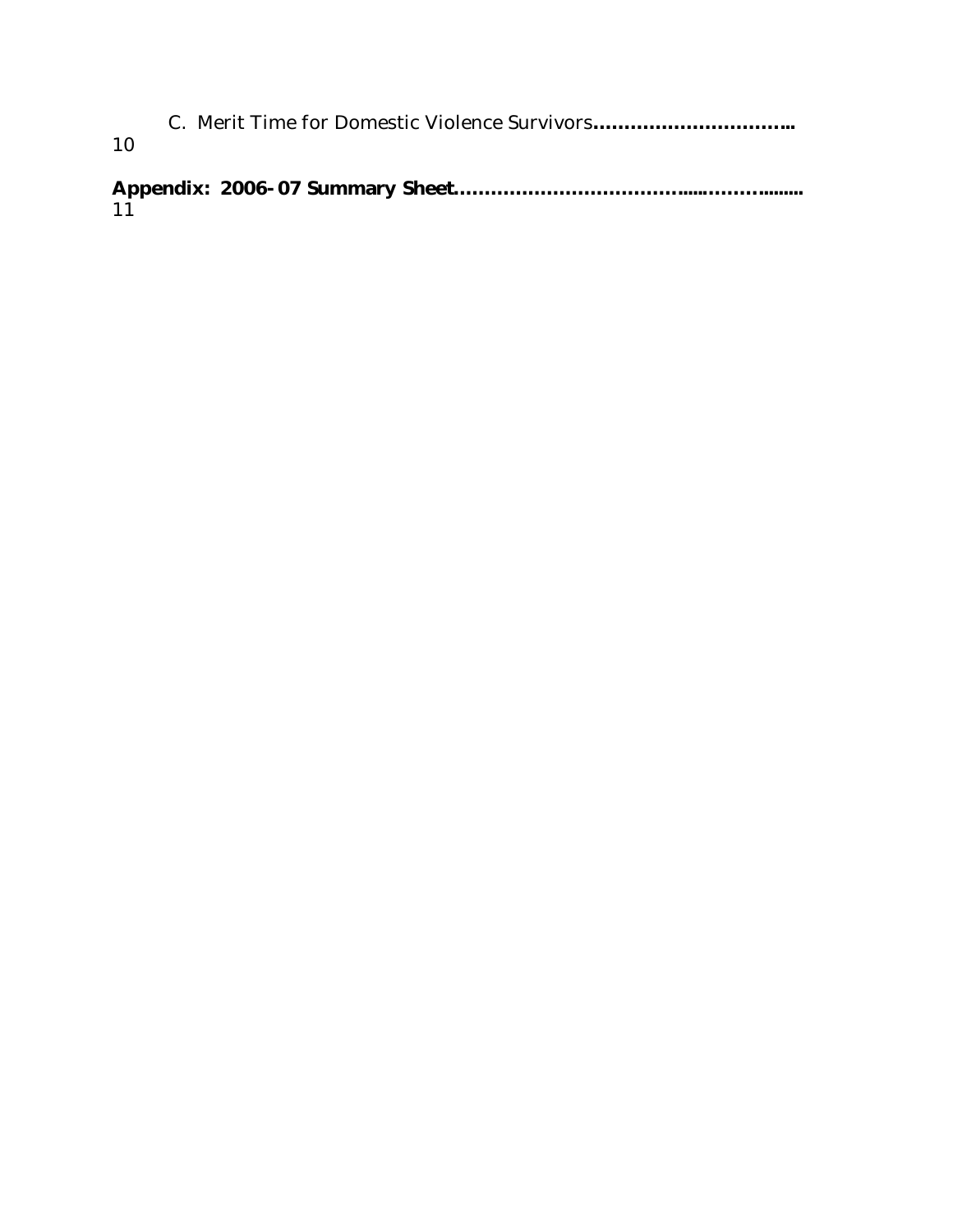#### **I. JURISDICTION**

The Assembly Committee on Correction has jurisdiction over legislation affecting all aspects of the operations of both State and local correctional facilities. This responsibility includes 69 state correctional facilities and 62 local correctional systems, including all local jails and police lockups operated by municipalities across New York State.

The Committee on Correction works closely with other committees of the Assembly, including the Committees on Alcoholism and Drug Abuse, Codes, Health and Mental Health, Mental Retardation and Developmental Disabilities regarding issues that affect correction staff and inmates.

### **II. NEW YORK STATE'S CORRECTIONAL POPULATION**

#### **A. State Correctional Facilities**

As of December 2007, the under custody population of the Department of Correctional Services (DOCS) was 62,761. This represents a 1% decrease in the prison population from 2006 and an overall population decline of 12% in the last eight years. The number of state ready inmates was 91 at the end of December 2007, a much lower figure compared to 433 state ready inmates at the close of December 2006 (a decrease of 79%). It should be noted that although not recognized as part of the Department's population, the Willard Drug Treatment Campus typically confines an average population of between 800 and 900 inmates. The three month length of stay for Willard inmates results in an annual population of approximately 3,500.

Total admissions to the Department in calendar year 2007 were 27,860, a 3.4% increase from the 2006 total admissions. It is useful to examine a breakdown of this total admission figure. New court commitments for this period were 17,247 (a 2.2% increase over 2006). Returned parole violators and conditional release revocations were 9,880 (5% increase over 2006).

#### **B. Local Correctional Facilities**

The total under custody population among local correctional facilities as of December, 2007 was 28,400. For the City of New York, there were 13,018 inmates under custody in December, 2007, which is 1,223 less than in December 2006. County correctional facilities outside of the City of New York had an under custody population of 15,382 as of December 2007, which is 1,625 less than in December, 2006.

#### **C. Parole Supervision**

The Division of Parole (Division) is responsible for the supervision of all persons released from the Department of Correctional Services and subject to a term of parole, post release supervision or conditional release. This responsibility includes Division efforts to ensure successful, law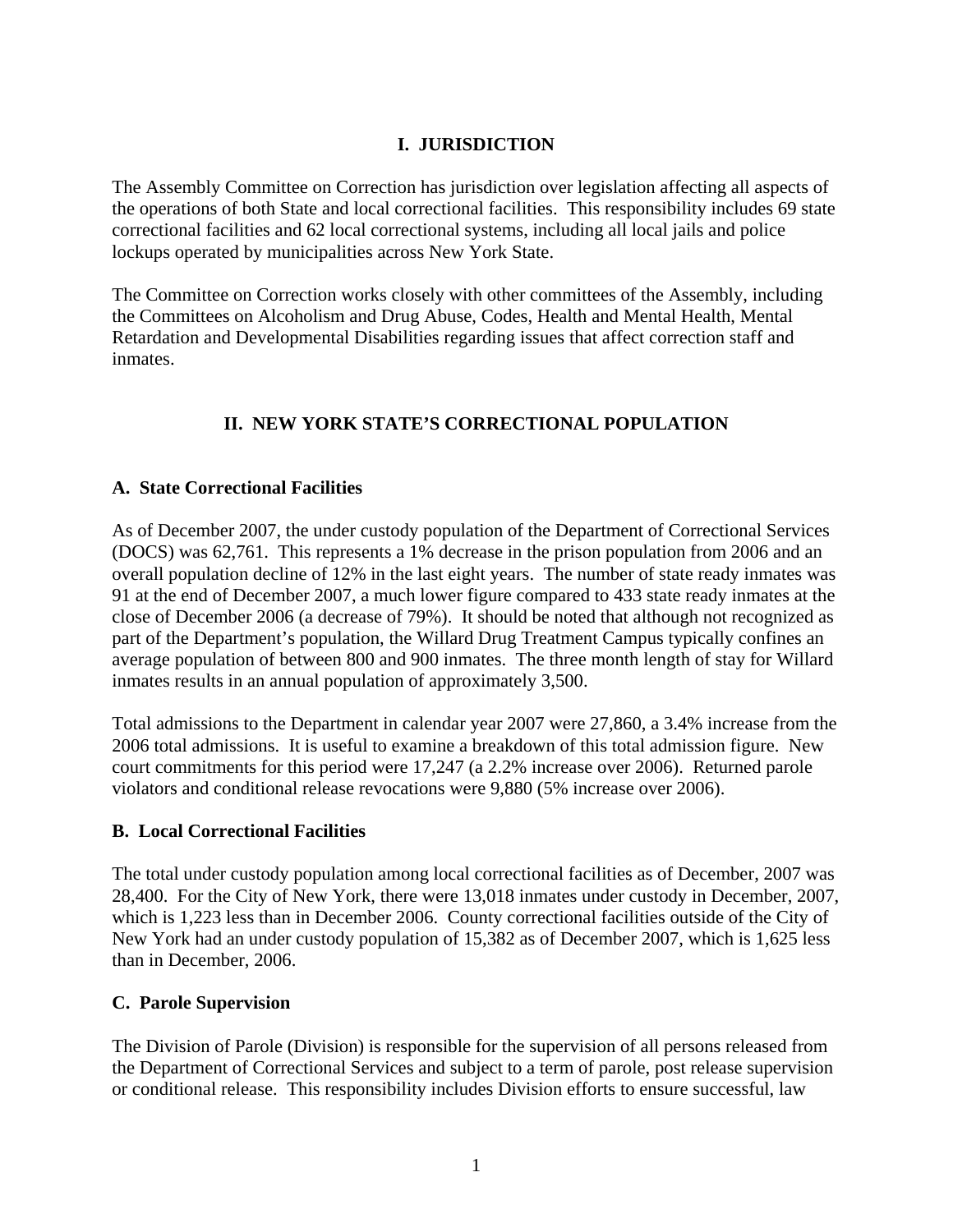obedient adjustment to community living and, in many instances, Division staff will help to place persons in drug treatment, job training, job placement and other services to enhance the likelihood of a self sufficient and crime-free lifestyle. Division staff is also responsible for identifying violations of parole conditions which may result in the use of corrective measures, including revision of parole conditions and, in some cases, parole revocation. According to the Division of Parole, at the end of the 2006-07 SFY, there were 42,373 persons in New York State under parole supervision, which is 759 fewer than at the end of the 2005-06 SFY.

The Board of Parole (Board) reviews all parole eligible prison inmates and either denies or approves release on parole. In the 2006-07 SFY, only 28% of prisoners where granted parole following their initial Board interview, which is a 6% decrease in release rate from the 2005-06 SFY and a 9% decrease from the 2004-05 SFY. Prisoners whose crime of commitment is statutorily defined as "violent" have been particularly unsuccessful before the Board. In SFY 2006-07, only 8% of prisoners with a crime of commitment defined as "violent" were granted parole at their initial interview, which is a 5% decrease from the 2005-06 SFY.

The Board of Parole also reviews parole violation cases and either revokes parole or restores parolees to supervision. In the 2006-07 SFY, 14,028 parolees were ordered returned to DOCS, including 2,182 who were sent to the Willard Drug Treatment Campus.

### **D. Community Corrections Programs**

According to data obtained from the Division of Probation and Correctional Alternatives (DPCA), as of December, 2007 there were 123,015 adult probationers under supervision across New York State, including 67,797 felony probationers and 56,563 misdemeanor probationers. In addition, local probation departments supervise persons placed under supervision by the family court, which includes approximately 7,000 juvenile delinquency cases and 2,000 persons in need of supervision (PINS) cases each year.

Probation departments are also called upon to investigate and prepare pre-sentence reports based upon those investigations. Each year, probation departments conduct more than 130,000 investigations for both felony and misdemeanor cases.

Additionally, DPCA funds and oversees a variety of alternatives to incarceration programs. These programs are arranged into five programmatic categories: pretrial services, defender-based advocacy, Treatment Alternatives to Street Crime (TASC) and treatment programs, specialized programs and community service sentencing programs. These programs are briefly described below:

- 1. Pretrial service programs interview defendants, evaluate community ties and assess the likelihood of appearance in court. This information is made available to the court and has proven to be a useful aid in making bail decisions.
- 2. Defender-based advocacy programs evaluate defendants' needs for services such as drug treatment, family counseling, etc., prepare alternative sentencing plans, and aid defense attorneys in representing their clients.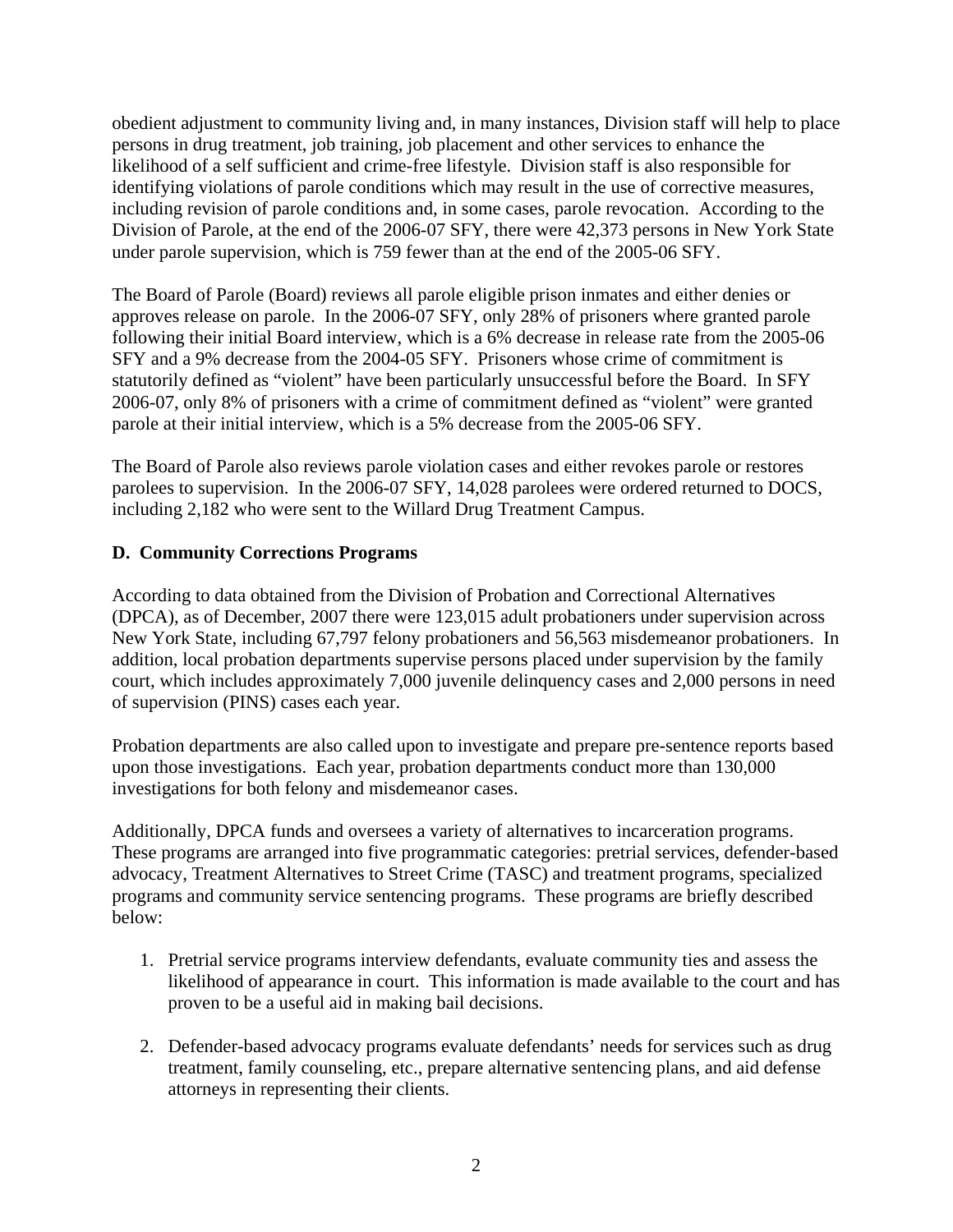- 3. TASC programs evaluate defendants with substance abuse histories, develop treatment plans, assist in placing defendants in treatment programs and monitor treatment performance.
- 4. Specialized drug and alcohol treatment services evaluate defendants with substance abuse histories and place defendants in treatment programs ordered by the courts as alternatives to incarceration. These programs may also treat defendants.
- 5. Community service sentencing programs arrange for community-based work sites, place defendants in community service work and monitor compliance with court-ordered community service.

# **III. STATE BUDGET IMPACT ON CORRECTIONAL AGENCIES**

#### **A. Department of Correctional Services**

The 2007-08 Budget for DOCS provides \$2.62 billion in state operations funding which is a \$26 million increase in state operations funding over the budget for the prior year. The Department possesses the largest state operations budget of any state agency and the average cost to house an inmate is now approximately \$41,000 per year. The 2007-08 Budget also includes \$6 million in aid to localities, principally to reimburse of local facilities for the confinement of state inmates. In addition, the SFY 2007-08 Budget includes capital funds in the amount of \$300 million for maintenance and improvements to existing facilities.

Since the cuts to prison programming in 1995 and 1996, programs to prepare inmates to lead law abiding lives upon release have been severely lacking. However, the 2007-08 Budget did provide a small amount of funding to transform existing DOCS facilities into transitional centers in order to better link inmates to treatment and support services upon release. By the end of 2007, one such transitional center was in operation at the Orleans Correctional Center in Erie County. The Budget also provided funding for additional parole officers to coordinate with DOCS to provide transitional planning to inmates. Finally, \$2 million in additional resources was provided for local re-entry task forces to coordinate community support and programming for returning inmates.

In addition, the Assembly provided funding in the 2007-08 Budget to support higher education programming in prison and to sustain the operation of Prisoners Legal Services (PLS). Unfortunately, the Governor neglected to restore funding for PLS in the Executive Budget proposal. Since 1976, PLS has played a vital role in making New York prisons safer and more humane. Its work has resulted in positive changes in prisoners' attitudes and behavior and has promoted constructive policy and programmatic modifications within DOCS. PLS' work has also benefited the State Attorney General's Office and state and federal court judges by providing professional legal representation.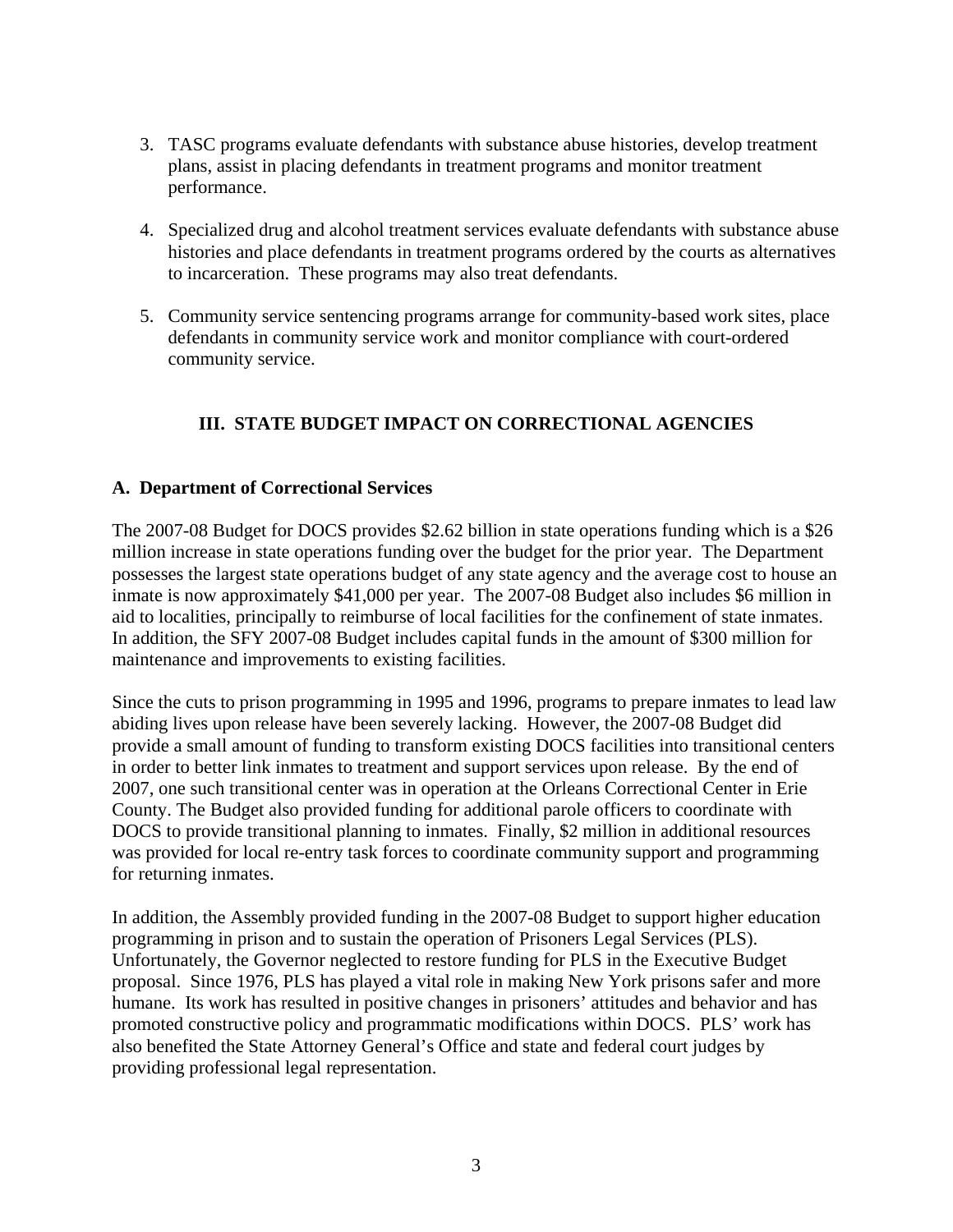#### **B. Local Correctional Agencies**

The SFY 2007-08 State Budget provides \$31 million for reimbursement through the Division of Parole for the housing of parole violators in local correctional facilities pending determination of parole revocation proceedings.

Local correctional facilities also receive reimbursement at the rate of \$20 per day from DOCS for the housing of state inmates returned to local facilities for the purpose of appearing in court and \$40 per day for the housing of inmates who have been sentenced to an indeterminate sentence, but have not yet been accepted for custody by DOCS within the time period required by law. Finally, funding is provided for to confine inmates pursuant to section 95 of the Correction Law, who have been sentenced to state time and may be boarded in a local correctional facility for a period not to exceed six months.

#### **C. Division of Parole**

The Division's total budget for 2006 is \$226 million, including funding for parole operations and aid to localities to reimburse local governments for the confinement of parole violators in local correctional facilities as discussed above. Local aid, in the amount of \$27 million, included funds for vocational training, job placement drug relapse prevention programs and related drug and alcohol treatment services for parolees, former inmates of the New York City Department of Correction and other offenders.

#### **D. Division of Probation and Correctional Alternatives**

DPCA's annual budget of \$73.97 million includes \$71.72 million in aid to localities and \$1.95 million for state operations, funding approximately thirty staff positions.

Funding for aid to localities provides partial reimbursement to local probation departments and alternatives to incarceration programs. However, probation funds provided to local governments represent approximately 18% of actual costs of these services, rather than the 46.5% authorized in statute. As a consequence of this shortfall in state aid for probation, local governments must provide funding for the balance. Because the actual cost of these services increases each year, the county share for probation services always increases.

#### **E. State Commission of Correction**

The State Commission of Correction is responsible for the regulation and oversight of all correction facilities in New York State. This responsibility encompasses 70 State correctional facilities, 63 county jails, the New York City correctional system comprising 18 Facilities and 200 police lockup facilities. It has an annual budget of \$2.6 million and a total staff of about forty positions.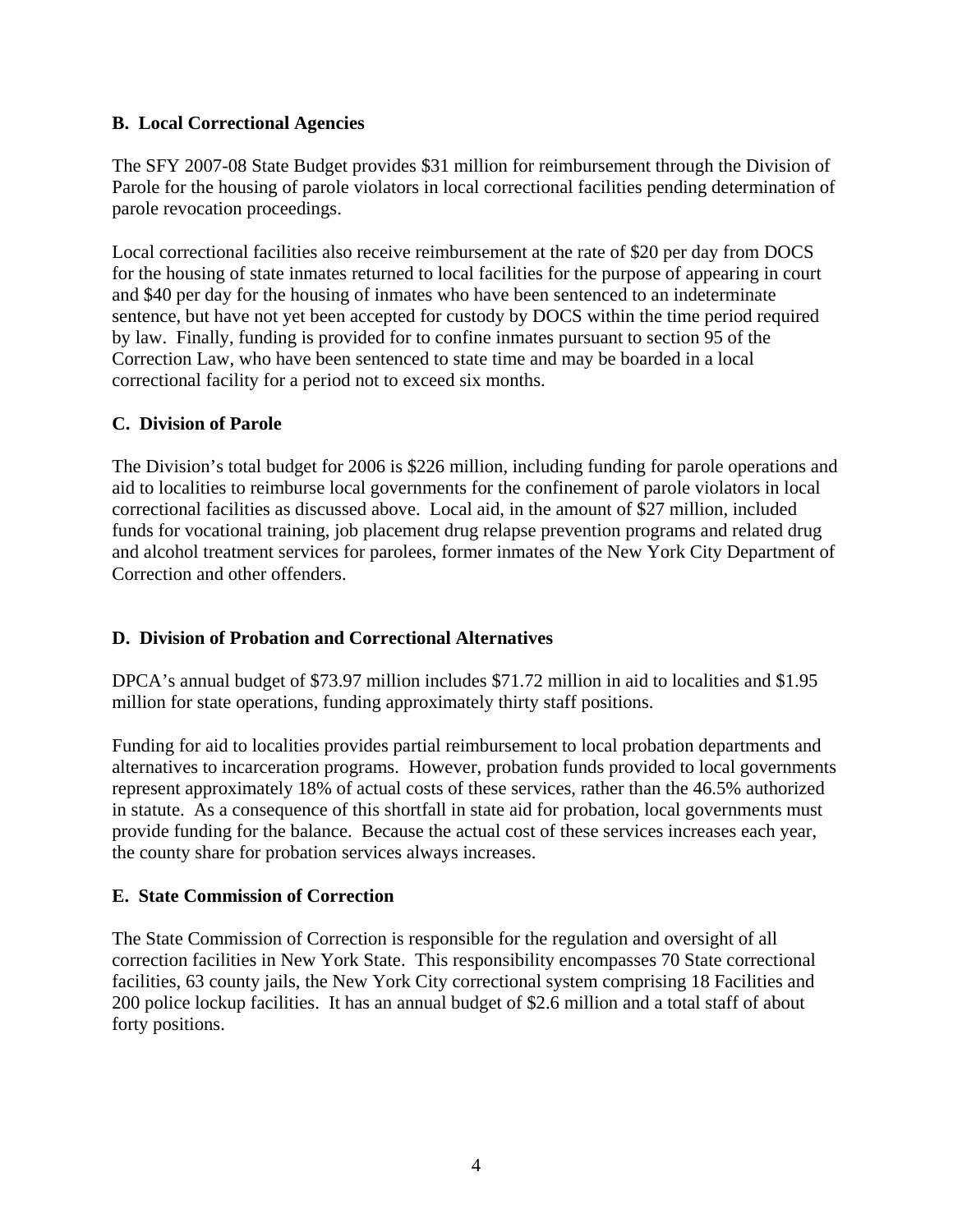#### **IV. COMMITTEE ACCOMPLISHMENTS**

#### **A. Significant Legislation**

#### **1. Elimination of Disciplinary Confinement for Mentally Ill Inmates**

For the last several years, the Assembly passed legislation to remove inmates with serious mental illness from solitary confinement and establish residential treatment programs to treat mentally ill inmates. In the 2006 legislative session, the Senate finally acknowledged the importance of this issue and joined the Assembly in passing this important legislation. Unfortunately, the bill was vetoed by then Governor Pataki. At the end of the 2007 legislative session, the Assembly and the Senate again passed this important legislation with the hope that the newly elected Governor, Elliot Spitzer, would agree that the barbaric practice of placing seriously mentally ill inmates in solitary confinement must end.

Following the end of the 2007 legislative session in June, the Assembly, Senate and Governor entered into negotiations on the bill and a three-way agreement was reached on legislation in late July. The agreed-upon bill will remove the majority of inmates with serious mental illness from segregated confinement and place them in residential mental health treatment units. The agreement is represented in A.9342 and A.9341 which the Assembly plans to pass early in the 2008 legislative session, and the Governor has pledged to sign into law.

Specifically, the legislation will require that state prisoners placed into segregated confinement for disciplinary purposes be assessed by a mental health clinician. Inmates diagnosed with serious mental illness would be removed from segregated confinement and placed in a residential mental health treatment unit. In exceptional circumstances, where an inmate's removal from segregated confinement poses a substantial threat to safety or security, the inmate could remain in segregated confinement. Inmates remaining in such confinement must receive a heightened level of mental health care including at least two hours of out-of-cell therapy per day. Inmates removed from segregated confinement and placed in treatment units must be provided at least four hours of out-of-cell therapeutic programming each day in addition to other therapeutic activities. These new mental health treatment units would be operated jointly by the Office of Mental Health (OMH) and DOCS. All inmates in segregated confinement not initially diagnosed with serious mental illness must receive mental health assessments at regular intervals. The bill also requires that all correction officers receive additional training in how to effectively and safety manage inmates with mental illness. Finally, the bill requires the New York State Commission on Quality of Care and Advocacy for Person with Disabilities to monitor mental health care provided to inmates and to report on the State's progress in complying with this legislation.

# **2. Sex Offenders**

The Legislature passed a number of bills related to managing sex offenders. Three of these bills were signed into law by the Governor. First, A.6162 (Chapter 7 of 2007) enacts a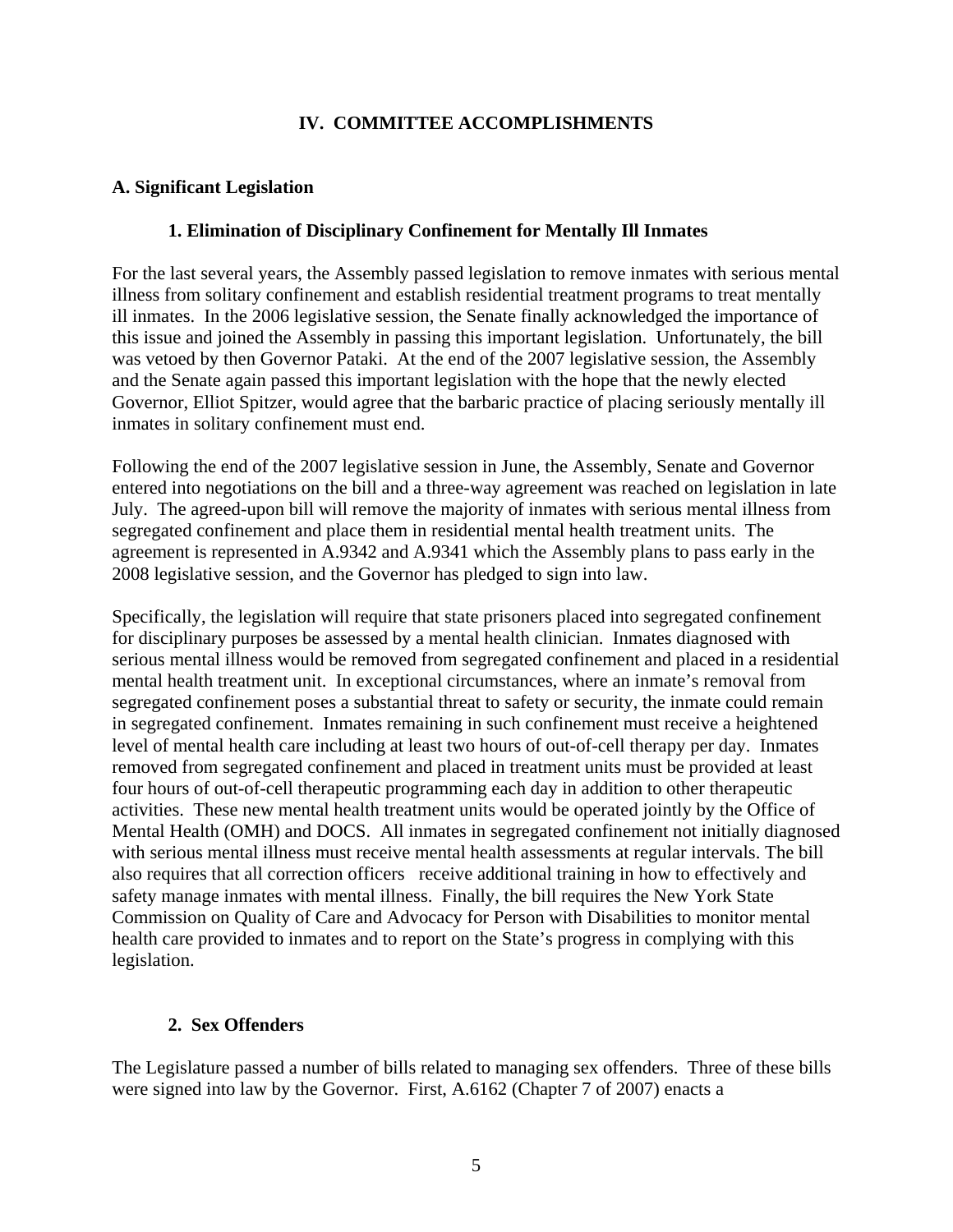comprehensive program for the management of persons convicted of felony sex offenses and authorizes, when necessary, additional court-ordered conditions of civil supervision or civil confinement after such persons have completed their prison terms. This legislation also enhanced sentences by making all of the felony sex crimes set forth in Penal Law Article 130 subject to determinate sentences (without parole eligibility) and greatly increased the postrelease supervision periods applicable to persons convicted of these crimes. In addition, A.7512- A (Chapter 373 of 2007) increased the penalty for failure to register as a sex offender from a class A misdemeanor to a class E felony.

Finally, A-4332-A (Chapter 335 of 2007) expands the definition of "employee" for the purposes of §130.05 of the penal law. Current law recognizes that inmates do not have the free will to consent to sexual relations with employees of the correctional facility in which they are incarcerated. Therefore, if an employee of a correctional facility engages in sexual relations with an inmate, such employee is guilty of rape. This legislation expands the definition of "employee" to include volunteers and contractors who provide direct services to inmates. This will provide greater protection to inmates and ensure that persons who violate an inmate's right to be free from sexual abuse are held criminally liable.

### **3. Inmate Telephone Services**

For the last ten years, New York State has charged families, friends and loved ones of inmates excessively high telephone rates. The average person receiving a collect call from a prisoner could expect to pay 630% more than if they were to receive a call from someone outside the prison system. This was an unconscionable practice. In addition, many correction facilities are in remote locations and phone calls are often the only way that inmates can directly contact family members and loved ones.

Since 2004, the Assembly has passed legislation ending the practice of charging families of prisoners excessive telephone rates but the Executive and the Senate had been resistant. Thankfully, as part of the 2007-08 state budget, newly elected Governor Spitzer renegotiated the telephone contract and ended the commission, or "kickback", that the state receives from the telephone carrier which was responsible for driving up the cost of these calls. The Governor's action should reduce the cost of these calls by 50% or more. The legislature quickly followed suit by passing legislation (A.3397-A, Chapter 240 of 2007) that makes this policy permanent and ensures that inmate telephone rates will remain reasonably priced and accessible.

#### **4. Prisoner Reentry**

The Assembly passed a number of bills to advance the successful reentry of persons returning from incarceration. Several important reentry-related bills became law including the following:

¾ *A.3208-A (Chapter 284 of 2007) – Protects Employees with Criminal Records from Discrimination*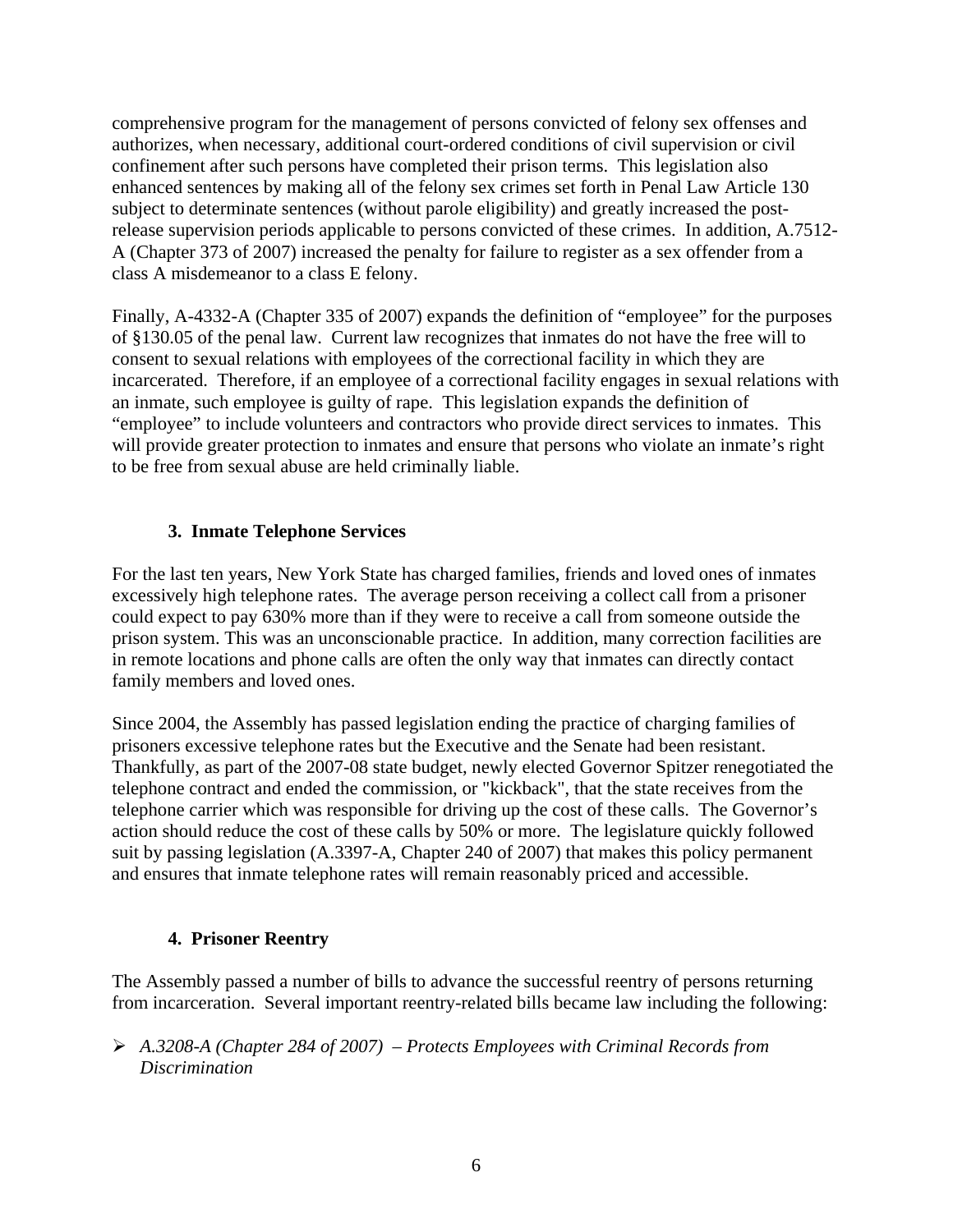Article 23-A of Correction Law prohibits unfair discrimination against individuals with criminal records whose convictions are unrelated to the job sought and do not constitute a threat to safety. However, without this legislation, the anti-discrimination protections of Article 23-A applies only to *applicants* for employment or occupational licenses who have criminal convictions and provided no protection to current employees or license holders who face unfair discrimination based on criminal records that *predated* their employment or licensure. This legislation extends the anti-discrimination protections to current employees and license holders.

#### ¾ *A.3379-A (Chapter 639 of 2007) – Protects Youthful Offenders from Unfair Discrimination in Employment*

This legislation will protect persons who have a youthful offender adjudication or noncriminal violation from unfair discrimination in obtaining employment. Records of youthful offender adjudications and non-criminal violations are sealed by law and are not supposed to be used by employers to deny employment. However, before passage of this bill, the law did not expressly bar employers from denying employment based upon these non-criminal findings. The bill corrects this oversight and will ensure that persons who receive youthful offender status or are convicted of a non-criminal violation do not suffer unfair discriminatory treatment when applying for employment.

### **5. Probation**

Two bills regarding probation supervision became law in 2007. First, A.8592 (Chapter 377 of 2007) establishes a pilot project to empower the state director of the Division of Probation and Correctional Alternatives to designate four counties in which probation authorities would have the legal authority to issue temporary detainer warrants for certain high-risk probationers. Also, A.8198 (Chapter 191 of 2007) was signed into law which establishes that when probation supervision is transferred from the probation department serving the county of a probationer's conviction to the county serving the probationer's residence, there is a complete transfer of probation responsibilities to the receiving jurisdiction.

#### **B. Public Hearings**

#### **1. Implementation of the Parole/OASAS Initiative Budget Hearing**

In March, 2007, the Assembly Committee on Correction, together with the Assembly Committee on Codes and the Assembly Committee on Alcoholism and Drug Abuse conducted a public hearing to examine the adequacy of existing substance abuse treatment services and resources available to people released from incarceration and to determine what additional resources are needed to address this population. In addition, the Committees inquired about the status of the Division of Parole/Office of Alcoholism and Substance Abuse Services reentry initiative funded in the SFY 2006-2007 state budget. The committees received testimony on a variety of related issues including the effectiveness of substance abuse treatment services in addressing recidivism rates among substance abusers released from incarceration and the potential cost savings of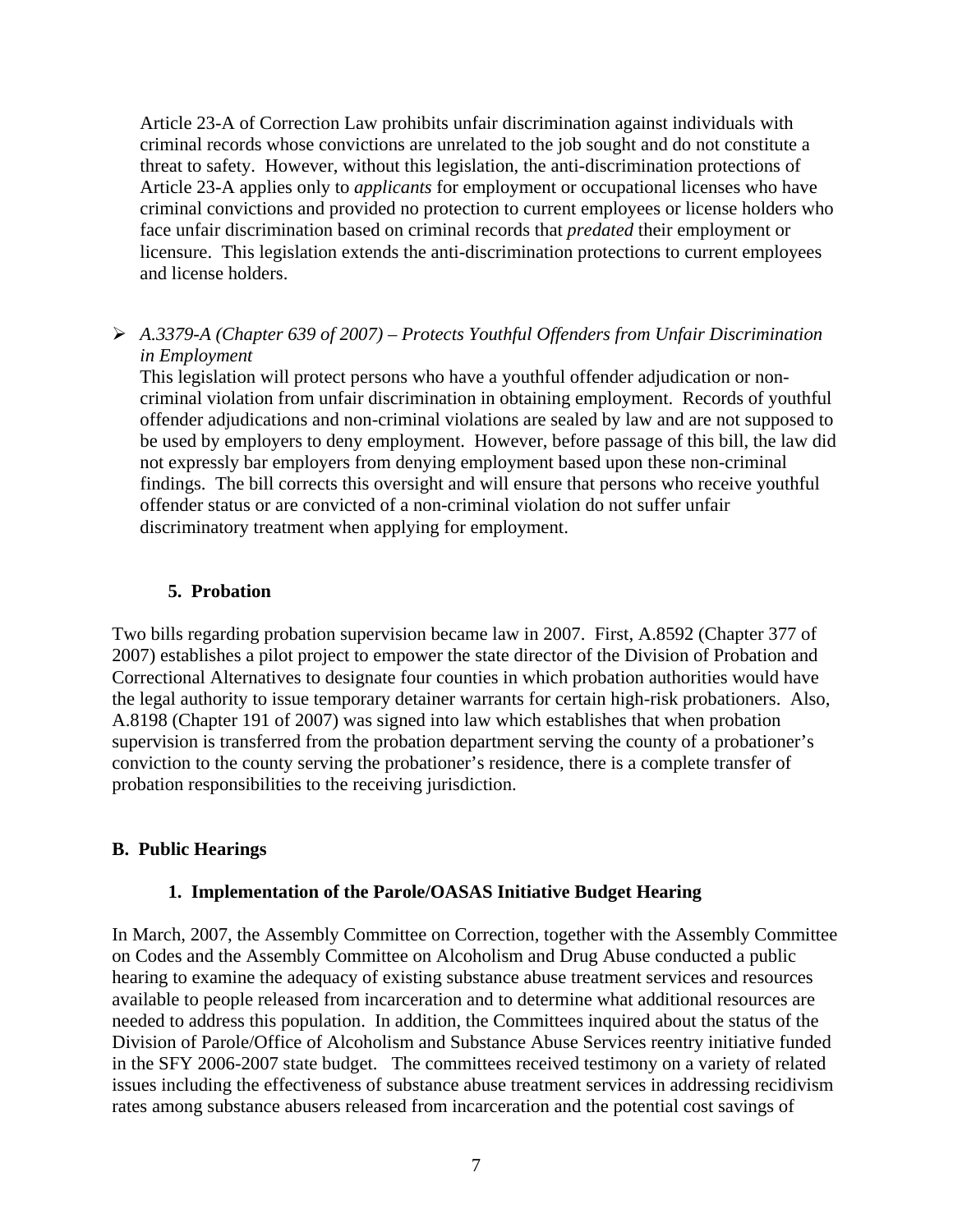diverting persons convicted of drug-related crimes into substance abuse treatment as a potential alternative to incarceration.

### **2. Wrongful Convictions and the DNA Database**

In May, 2007, the Assembly Committee on Correction and Assembly Committee on Codes conducted a public hearing to examine legislative proposals designed to reduce instances of wrongful convictions, as well as legislation proposing to expand the statewide DNA database. The Committees heard from prosecutors, legal scholars and other experts who made recommendations on how to avoid wrongful convictions. In addition, testimony was received on the status of the statewide convicted offender DNA database, created in 1994, the effectiveness of the 2006 expansion of the database, and whether additional changes to the law are needed.

# **3. Employment and Housing for Formerly Incarcerated Individuals**

In July, 2007, the Assembly Committee on Correction, together with the Assembly Committee on Social Services and the Assembly Committee on Housing conducted a public hearing to examine the adequacy of existing resources and programs designed to prepare incarcerated individuals to return home and the availability of such programs for people released from incarceration. The hearing focused on improving services for this population to ensure continuity and stability upon release.

# **V. ISSUES TO BE ADDRESSED IN 2008**

# **A. Drug Law Reform**

In 1973, Governor Nelson Rockefeller signed legislation enacting the Rockefeller Drug Laws. The implementation of these laws gave New York the dubious distinction of having the harshest drug laws in the United States. At the time, Governor Rockefeller and many others, believed that the effort to treat and rehabilitate drug abusers had failed and that the epidemic of drug abuse could only be quelled by the imposition of mandatory, inflexible and harsh prison sentences.

Despite calls for change, the Rockefeller Drug Laws remained largely in place until 2004 when the Legislature and the Governor were finally able to come together to enact modest drug law reforms. At the time, both the Executive and the Legislature recognized that these reforms represented just the first step towards meaningful change and that other major modifications to the drug laws were needed. Unfortunately, despite the Assembly's repeated efforts to bring about progressive change, including the passage of comprehensive drug law reform legislation, the Executive and the Senate have resisted meaningful reform.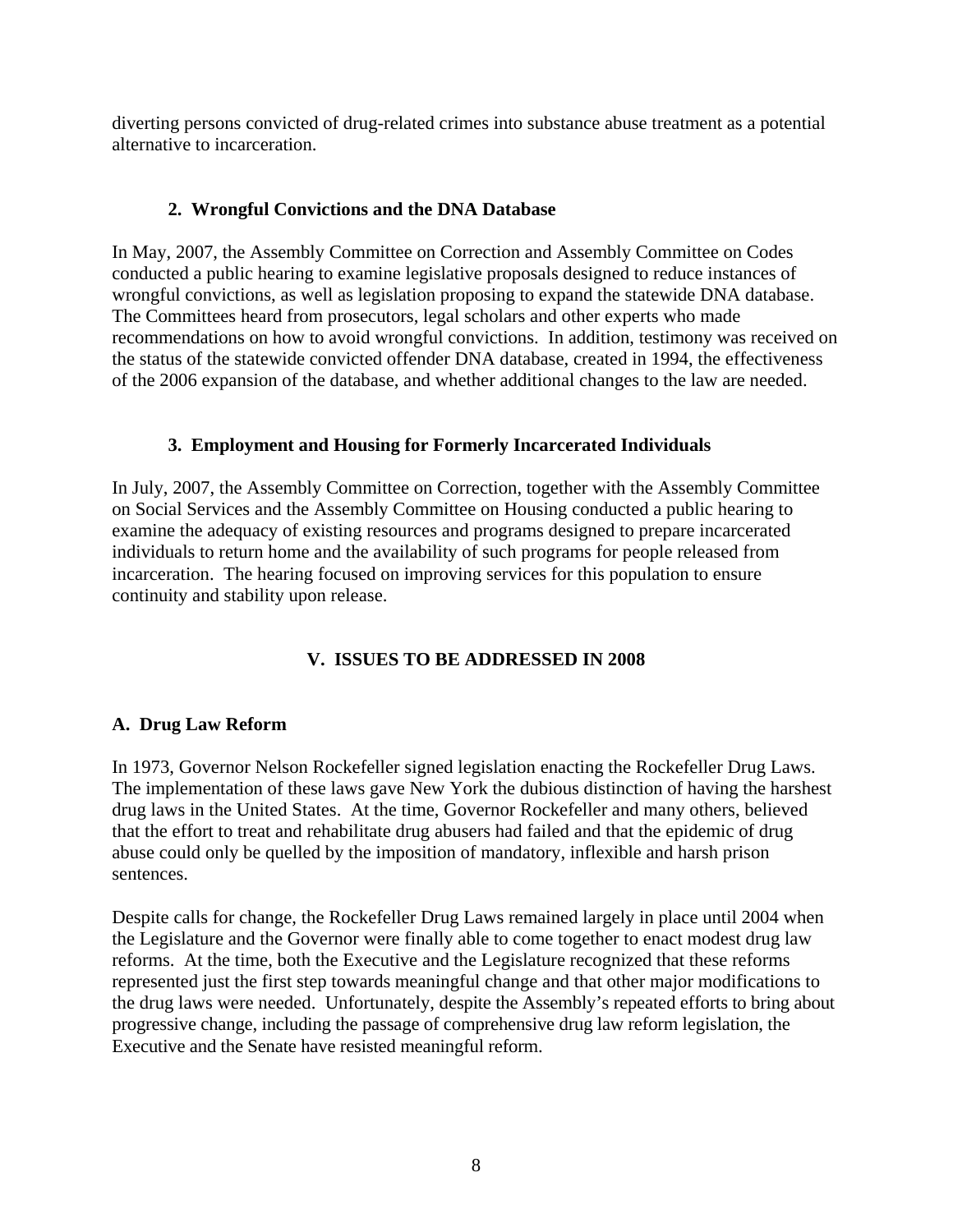35 years of a drug policy focused on punishing drug users and spending billions of dollars on incarceration has failed to significantly reduce the use of drugs or the commission of drug-related crime. Instead, over the last three and a half decades, large numbers of drug abusers have been imprisoned, families and communities, particularly communities of color, have been destroyed, and billions of dollars have been devoted to incarceration while resources for prevention and treatment services have been drained.

Drug abuse is a serious public health problem that affects most families and communities. Each year drug abuse results in an estimated 40 million serious illnesses or injuries among people in the United States. We have learned over the last 35 years that drug addiction is a treatable disease and that effective treatment can successfully reduce the levels of drug abuse and crime. During the 2008 legislative session, the Assembly must renew its efforts to restore sentencing discretion to judges and empower courts to place drug offenders in treatment as an alternative to incarceration.

### **B. Prisoner Reentry**

There are currently more than 62,000 people in state prison in New York and an additional 28,000 in local county jails. Most of this population will eventually return to our communities. Currently, DOCS releases about 26,000 people each year. The success of people returning from incarceration stands to benefit our entire community while failure perpetuates a cycle of recidivism and incarceration. Currently, persons returning from incarceration face many obstacles including insufficient medical and mental health benefits, employment discrimination, and the inability to find suitable housing.

Generally, New York needs to better prepare individuals for release through a comprehensive, multi-agency reentry program beginning upon a person's entry into prison. Elimination of legal and administrative barriers to successful reentry and restoration of DOCS programming, including Tuition Assistance Program (TAP) availability and restoration of college programs are also vital policy components.

Therefore, the Correction Committee is committed to advancing legislation that will assist offenders to successfully reenter society therefore reducing further criminal behavior and victimization of our communities. Specifically, a number of legislative initiatives will be advanced to promote employment opportunities for persons returning from incarceration including: (1) providing a tax credit for employers who hire persons recently released from incarceration; (2) limiting the legal exposure of employers against negligent hiring claims when such employers comply with Article 23-A of the correction law and make good faith, reasonable determinations to hire persons with a criminal record; (3) ensuring that employers and prospective employees are aware of the mandates of Article 23-A of the correction law.

Additionally, the Correction Committee will advance legislation to ensure that Medicaid applications are filed for inmates prior to release from prison and that all inmates who are eligible for Medicaid receive coverage immediately upon release. Enrollment of inmates in Medicaid upon release from incarceration is essential to ensuring access to medical care, drug treatment, and mental health services for individuals leaving prison. Access to such vital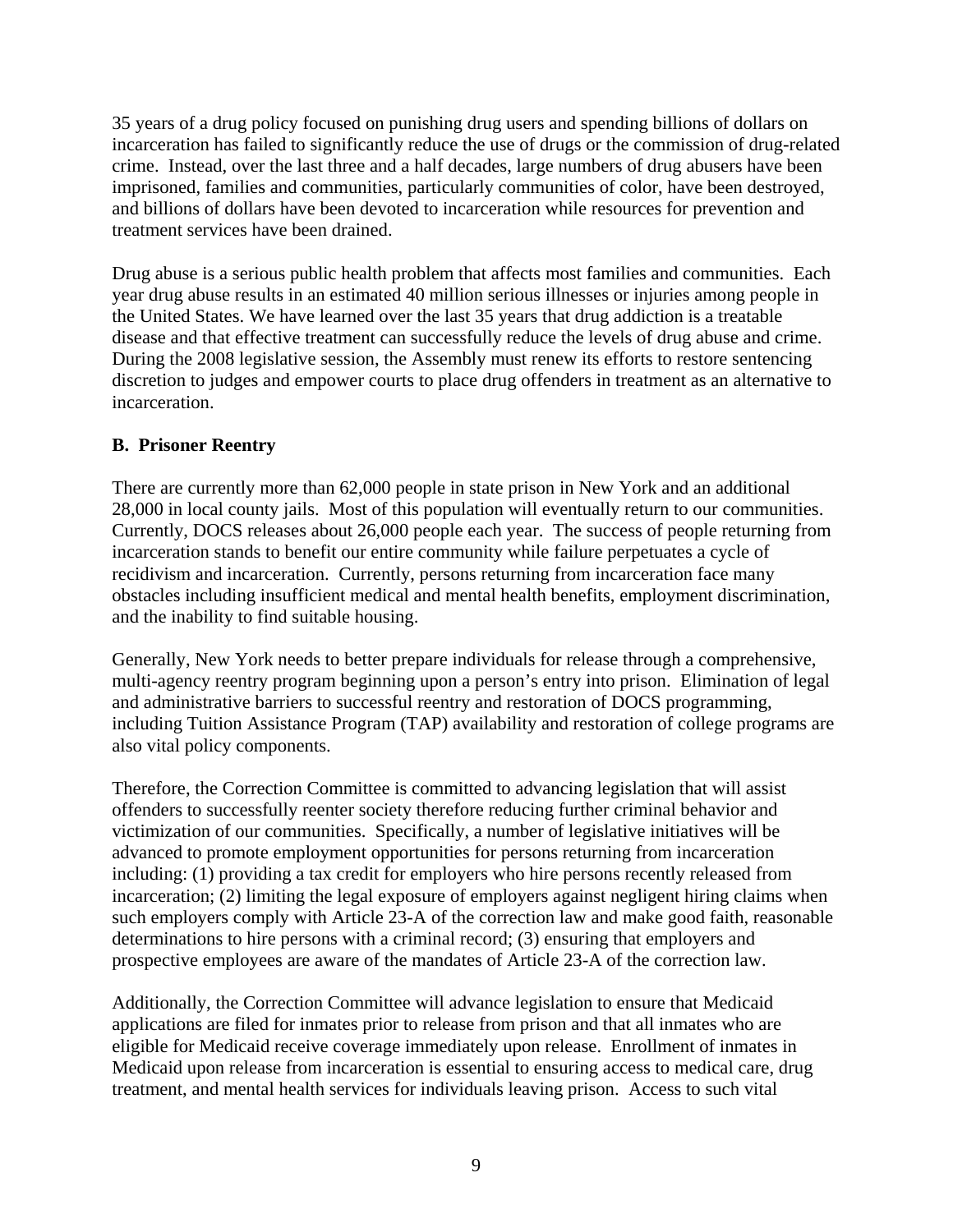services also plays a critical role in preventing recidivism. However, under current law, enrollment in Medicaid can often take two or three months after release from incarceration creating a significant gap between release and Medicaid eligibility.

#### **C. Merit Time for Domestic Violence Survivors**

In 2002, a law was enacted to allow inmates who were victims of domestic violence and committed crimes against their abusers to be eligible for work release. At the time, the legislature and the Governor recognized that women who break the law as a direct result of domestic violence are a special category of offenders who pose very little risk to public safety and have extremely low rates of recidivism. In the 2008 legislative session, the Assembly will advance legislation to expand on that idea by allowing women who commit certain crimes due in substantial part to domestic abuse to be eligible for a one-third merit time allowance. Merit time reduces an inmate's sentence and allows for the possibility of early release

Women who are incarcerated for defending themselves against a batterer or committing crimes because of domestic abuse pose virtually no threat to public safety: most have no prior criminal record, no history of violence, and they have extremely low rates of recidivism. Allowing these inmates whose lives have been shattered by violence to be eligible for increased merit time would be an important advance in New York's continuing fight against the terrible epidemic of domestic violence. It would allow incarcerated survivors of domestic violence to more quickly begin the difficult journey of returning to their communities and children, rebuilding their lives and recovering from abuse.